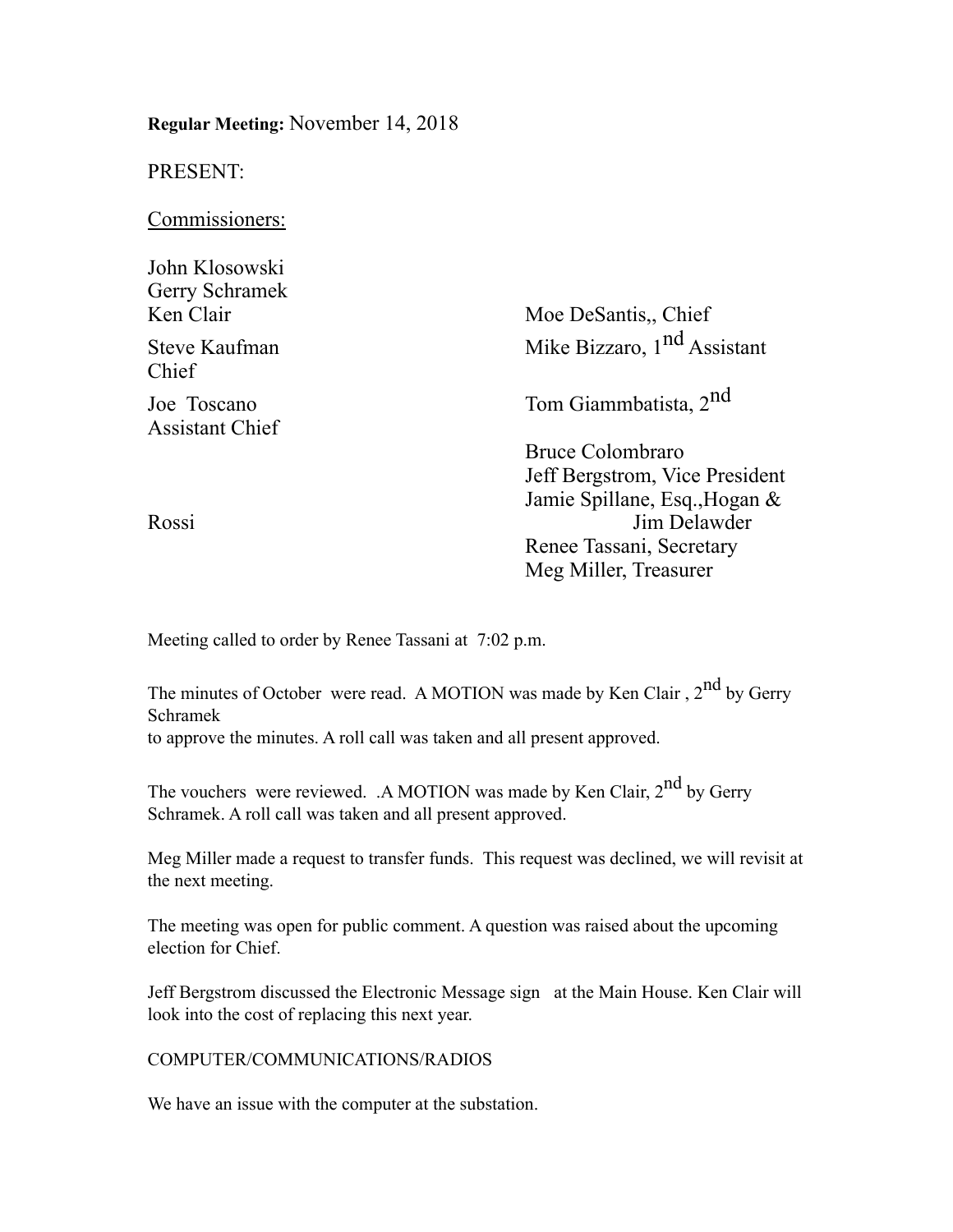The portable radios are in. An IP address needs to be set up for Mike Bizzaro's machine. Phones at the substation are up and running.There's a new phone number in the conference room and in the bay.

Camera systems are complete at the main station.

### FACILITIES

Fire alarm system is done as reported last month at the main house.

Doors are left open while on calls.These doors could be put on a timer system. Ken Clair will be looking into pricing on this. Bay doors at both fire houses.

We had inspections at both stations. The Main House failed due to clutter. Once it is corrected we will have it reinspected.

Sub Station: The drain needs to be addressed (cone it off or color it yellow).

Joe Toscano discussed the need to do something with the steps at the Main House to make them less slippery when wet. Perhaps a coating can be put on them.

Lighting: we will switch to LED and this will save us money in the future.Adapt NYSE&G program.

Ken Clair provided a quote for bay doors in the amount of \$12460 (14 doors). Ken Clair will reach out to obtain additional quotes.

# FIRE AND EMS EQUIPMENT

Air Packs: 9 are needed. This will be discussed again next year.

Air Compressor: Joe Toscano presented a quote from MES. Joe has put in for a grant.

# FIRE ROADS

Steve Kaufman reported Fire Road signs have been put up.He needs additional "L" brackets and poles  $(8-10)$ .

Dry Hydrant can be installed by Tilly Foster per Ken Clair. This is a county project.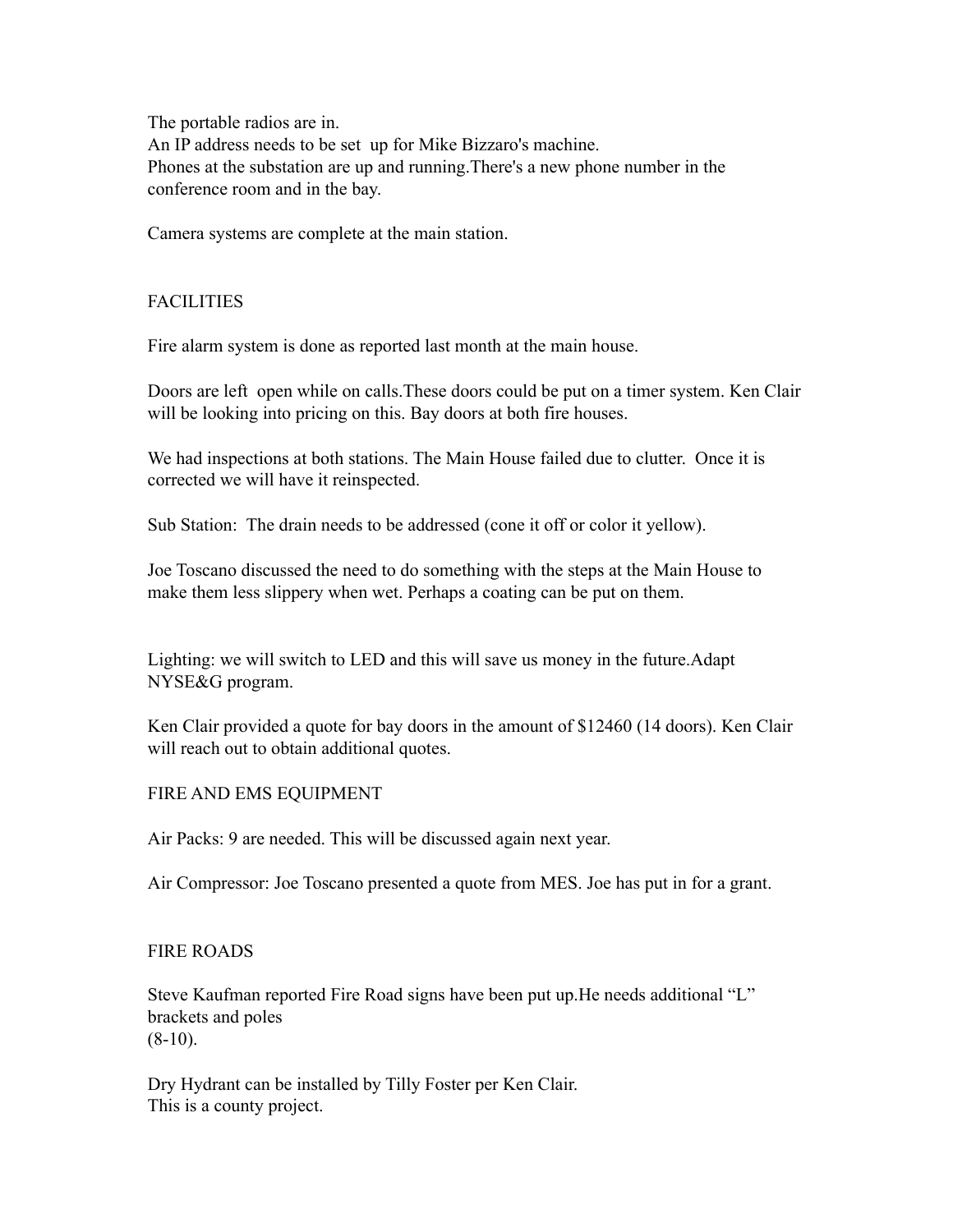### FIRE PREVENTION

Trailer will be dropped on Friday. Trailer will be wrapped for winter. GRANTS/AWARDS

No new business.

INSURANCE CLAIMS/VFBL

Gerry Schramek has been working with Bruen and VFIS.Progressing.

Effective January 1, 2019 the cancer policy goes into effect as mandated by state law at a cost of \$137 per eligible member.

### LEGAL CONTACT/REPORTS

Jamie Spillane, Esq. Of Hogan & Rossi attended to represent Mike Liguori.The following items were reviewed:

#### **Policy on Exposure Prevention and Decontamination.**

This will be reviewed thoroughly by all Commissioners and voted on next month.

Jaimie will be asking Mike Liguori about the Gym Policy.She will get back to us.

The sexual harassment policy is on file at the district.Jamie reviewed this policy with all Commissioners.This will be added to the website by Meg Miller.

A Notice to Bidders was reviewed for a Custom Pumper as detailed in Bid Packages. This will not be put out to bid at this time.

**A Notice to Bidders was reviewed for a Speed Queen Fire Gear Drying Cabinet and Seed Queen 60 lb. Capacity Hard mount Washer Extractor.. This will be put in the papers.** 

**A MOTION was made by Gerry Schramek, 2nd Steve Kaufman, a roll call was taken and all present approved.**

EQUIPMENT/FABRICATION Chief DeSantis reported on bailouts, coming along.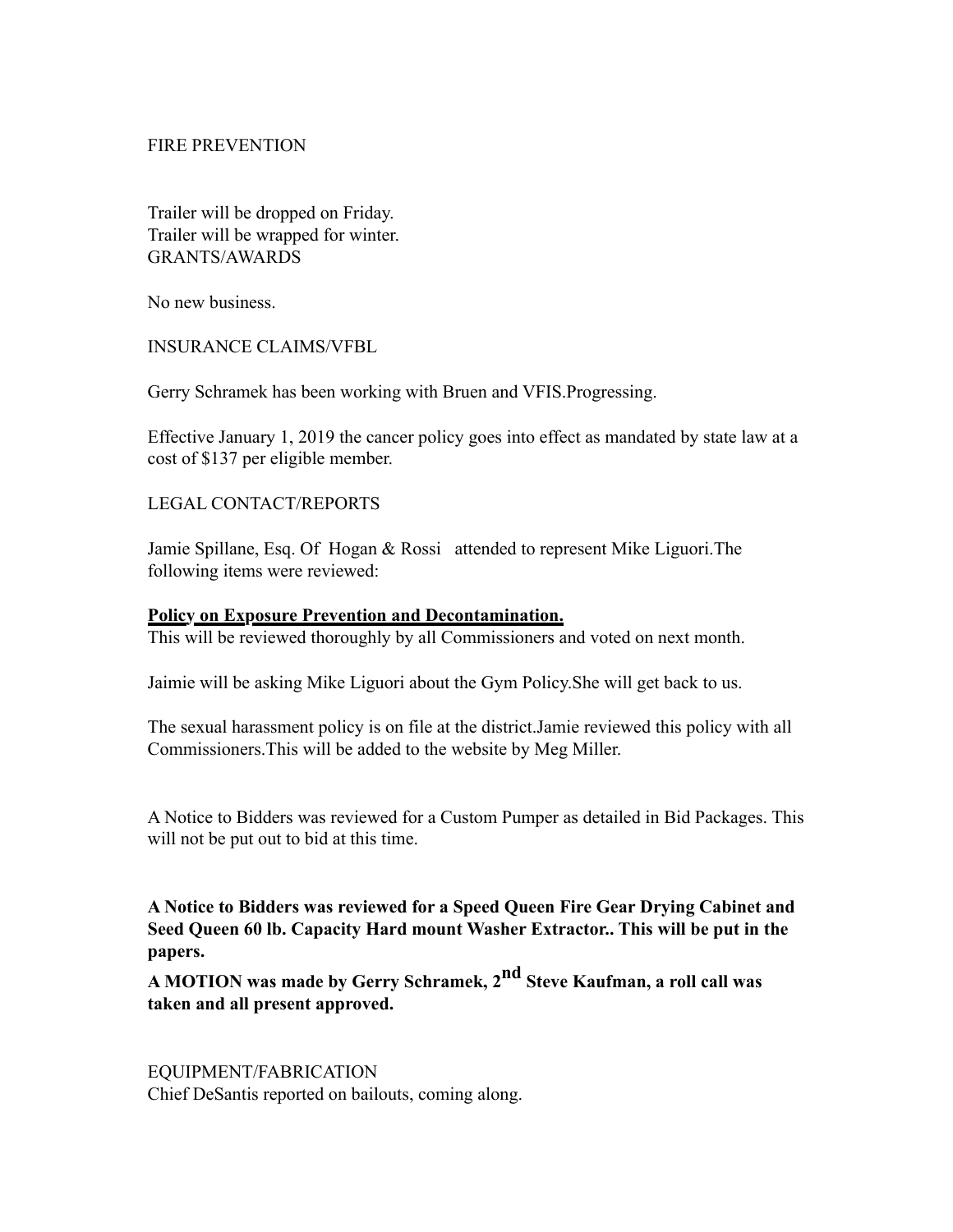A MOTION was made by Ken Clair to surplus 10 air packs and 20 bottles to the Mill Plain Independent Hose as a donation,  $2^{nd}$  by Steve Kaufman, a roll call was taken and all present approved.

#### LOSAP

Joe Toscano reported that he has removed from LOSAP those that have not made their points in the last 2 year.s.

#### OSHA MANDATES

No new business.

| Vehicle | Beginning | Ending  | <b>Total Mileage</b> | Work      |
|---------|-----------|---------|----------------------|-----------|
|         | Mileage   | Mileage |                      | Performed |
| 1111    | 21312     | 22444   | 1132                 |           |
| 11 1 2  | 52227     | 52980   | 753                  |           |
| 11 1 3  | 23300     | 24400   | 1100                 |           |
| 1183    | 115996    | 116143  | 147                  |           |
|         |           |         |                      |           |

#### VEHICLE MAINTENANCE

#### **RECRUITMENT AND RETENTION**

**Jeff Bergstrom presented a new candiate for EMS.A MOTION was made by John Klosowski, 2nd by Steve Kaufman to accept the new candidate. A roll call was taken and all present approved.**

### CHIEF'S REPORT

8 members were dropped, 1 is changing status to associate. There has been one driving suspension for Badge #731.

NFPA Standards (1582) states that if a person has had a heart attack they cannot be an